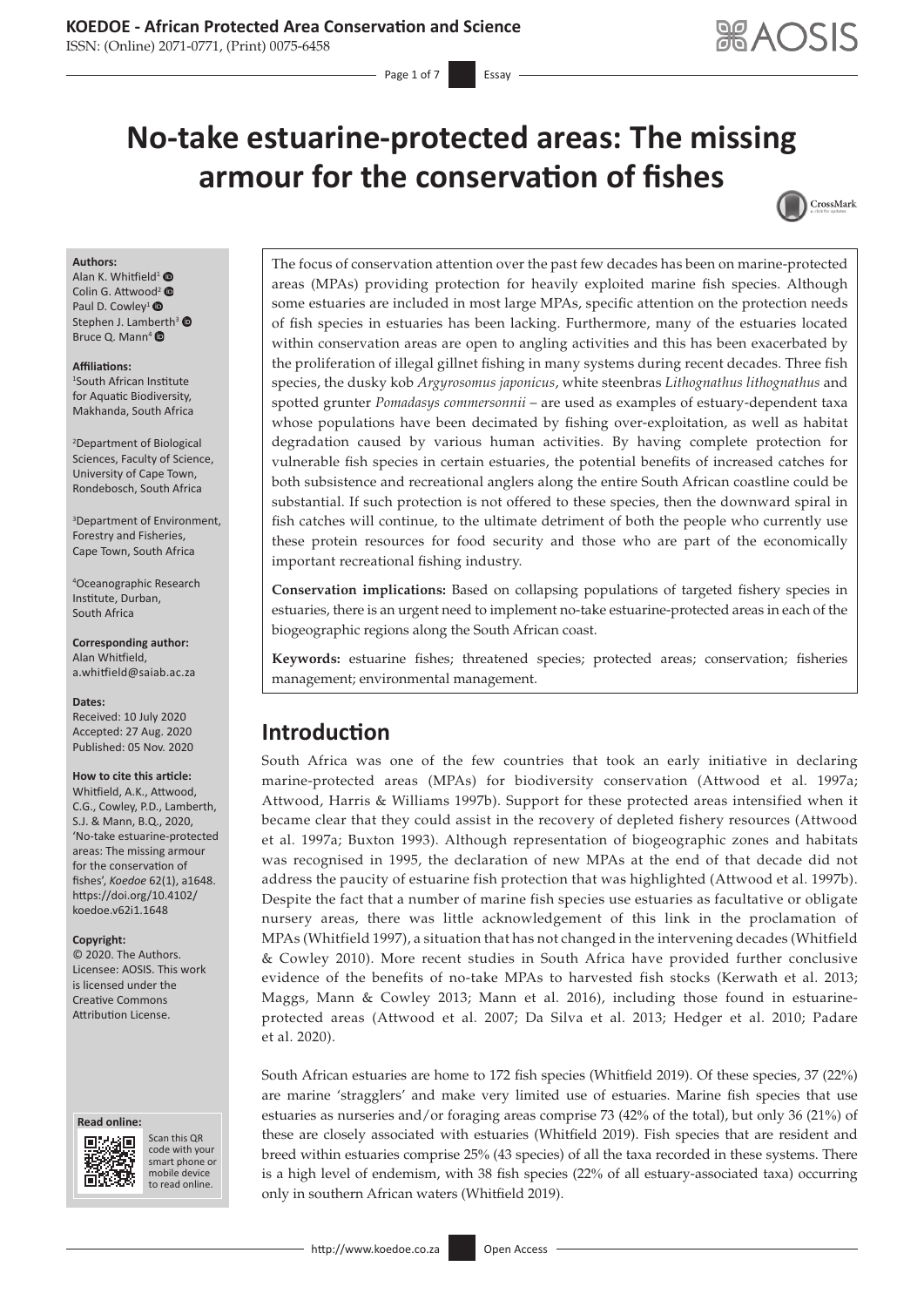## **Why are estuaries important to fishes?**

The importance of connectivity between marine and estuarine ecosystems is globally recognised (e.g. Able 2005). In recent years, two diadromous fish species have gone extinct (Allibone et al. 2010; Freyhof & Christian 2005), yet no fully marine fish species has gone extinct despite the latter being vastly more numerous and the target of industrial-scale fisheries speaks about the high risks confronted by estuarydependent fish. Our local piscine extinction candidates are either estuarine or freshwater. Two species of sawfish *Pristis* spp. have disappeared from South African estuaries (Everett et al. 2015), and the estuarine pipefish *Syngnathus watermeyeri*, once thought to be extinct (Whitfield & Bruton 1996), is not far from that listing (Whitfield et al. 2017).

Estuaries are the conduits between marine and freshwater habitats – critical for the completion of life cycles of many fishes but threatened by land-based pollutants and growing numbers of catchment impoundments. Past MPAs did not factor in the important role of estuaries in the ecology of catadromous fish species, such as anguillid eels, whose glass eel larvae have to enter catchment rivers through estuaries (Bruton, Bok & Davies 1987). Although the eels spend more than a decade of development in the freshwater environment (McEwan & Hecht 1984), the ability of the adults to reach spawning grounds in the Indian Ocean (Tsukamoto, Aoyama & Miller 2002) is dependent on safe passage through healthy and protected estuarine environments.

Estuaries are possibly the most threatened habitat realm in the country. There are 22 estuarine types represented in South Africa and 86% of these are threatened (Van Niekerk et al. 2019, 2020). About one-third of South Africa's freshwater is abstracted for agricultural, industrial and domestic use before it reaches the sea. This alone has reduced estuarine habitat, but what remains has been degraded further by habitat modification and pollution (Van Niekerk et al. 2019). The loss of fish nursery habitat, including saltmarsh, mangroves and intertidal foraging area, has effectively reduced a large number of fish populations by suppressing recruitment.

Over-exploitation poses the single biggest threat to estuarine fish conservation (Whitfield & Cowley 2010; Table 1). Although more than 200 species are caught in South Africa's marine linefishery, very few species are targeted in estuarine fisheries, with the dominant species being the spotted grunter *Pomadasys commersonnii*, dusky kob *Argyrosomus japonicus*, leervis *Lichia amia*, white steenbras *Lithognathus lithognathus* and Cape stumpnose *Rhabdosargus holubi* (e.g. Baird, Marais & Daniel 1996; Cowley et al. 2004). The number of species targeted in subtropical estuaries is slightly higher (James et al. 2001) than those in the more temperate systems. With the exception of Cape stumpnose, the stock status of all the highly targeted species is considered to be either overexploited or collapsed.

A pressing need for protecting estuaries resides with several iconic fish families that contain species targeted by recreational and subsistence fishers. The main use of estuaries by marine fish taxa in South Africa is as 0+ juveniles that usually spend between 1 and 3 years in these habitats (Wallace & Van der Elst 1975). Species belonging to the families Mugilidae, Sparidae, Haemulidae, Sciaenid and Carangid are particularly well represented in estuaries on the subcontinent. Members of these families are economically important and well represented in estuarine and coastal fisheries. The juveniles of most of these species are largely restricted to estuaries but make occasional forays into the open sea (e.g. Bennett et al. 2017; Dames et al. 2017; Grant et al. 2017). Once they approach adulthood, these individuals return to the sea on a more permanent basis, where they are targeted with a variety of fishing methods (e.g. Childs et al. 2015; Murray et al. 2018). These fish contribute more than 90% of the catch of South Africa's shore-based and nearshore marine fisheries (Lamberth & Tripe 2003).

## **Current protection status for fishes in South African estuaries**

Over 3730 tonne of fish is caught annually in South Africa's estuaries, of which 2200 tonne (60%) is by the illegal gillnet fishery (Van Niekerk et al. 2019). These estimates are conservative as the combined legal and illicit catch in St Lucia alone may be over 300 tonne to as much as 800 tonne per annum (Mann 1995; Turipe et al. 2014). Of over 500 gillnets confiscated from estuaries throughout South Africa that had some degree of protection in the form of conservator or fishery patrols, 60% were retrieved before having caught any fish. This implies that even current low levels of protection (and support for conservators) are helping to keep estuarine gillnet catch from surging past 4000 tonne per year. Increasing the number of estuarine-protected areas, accompanied by well-trained, motivated staff would most likely reduce gillnet catch to even lower levels.

The latest assessment of the coverage of estuarine-protected areas (EPAs), of which several types exist, shows that 48% of estuarine habitat is protected, but that the vast majority of this protection is either partial or ineffective (Box 1; Van

| .                                                                                       |  |  |  |  |
|-----------------------------------------------------------------------------------------|--|--|--|--|
| issues in (1) freshwater, (2) estuarine and (3) marine ecosystems in South Africa.      |  |  |  |  |
| <b>TABLE 1:</b> Estimates of the relative importance of current major fish conservation |  |  |  |  |

| <b>Conservation issue</b> | Freshwater<br>ecosystem | <b>Estuarine</b><br>ecosystem | Marine ecosystem |
|---------------------------|-------------------------|-------------------------------|------------------|
| <b>Habitat alteration</b> | $+++++$                 | $^{++}$                       | $\ddot{}$        |
| Fish exploitation         | $^{++}$                 | $+++++$                       | $++++$           |
| Alien invasives           | $+++++$                 | $^{++}$                       | $+$              |
| Translocation             | $^{+++}$                | $^{++}$                       |                  |
| Genetic contamination     | $^{++}$                 | $\ddot{}$                     |                  |
| Parasite translocation    | $^{++}$                 | $\ddot{}$                     |                  |

*Source:* Whitfield, A.K. & Cowley, P.D., 2010, 'The status of fish conservation in South African estuaries', *Journal of Fish Biology* 76(9), 2067–2089. [https://doi.org/10.1111/j.1095-](https://doi.org/10.1111/j.1095-8649.2010.02641.x) [8649.2010.02641.x](https://doi.org/10.1111/j.1095-8649.2010.02641.x).

Note: Habitat alteration includes physical changes to both estuary and catchment, water pollution and alterations in freshwater inputs.

–, not significant, +, insignificant, ++, slightly significant, +++, significant, ++++, highly significant.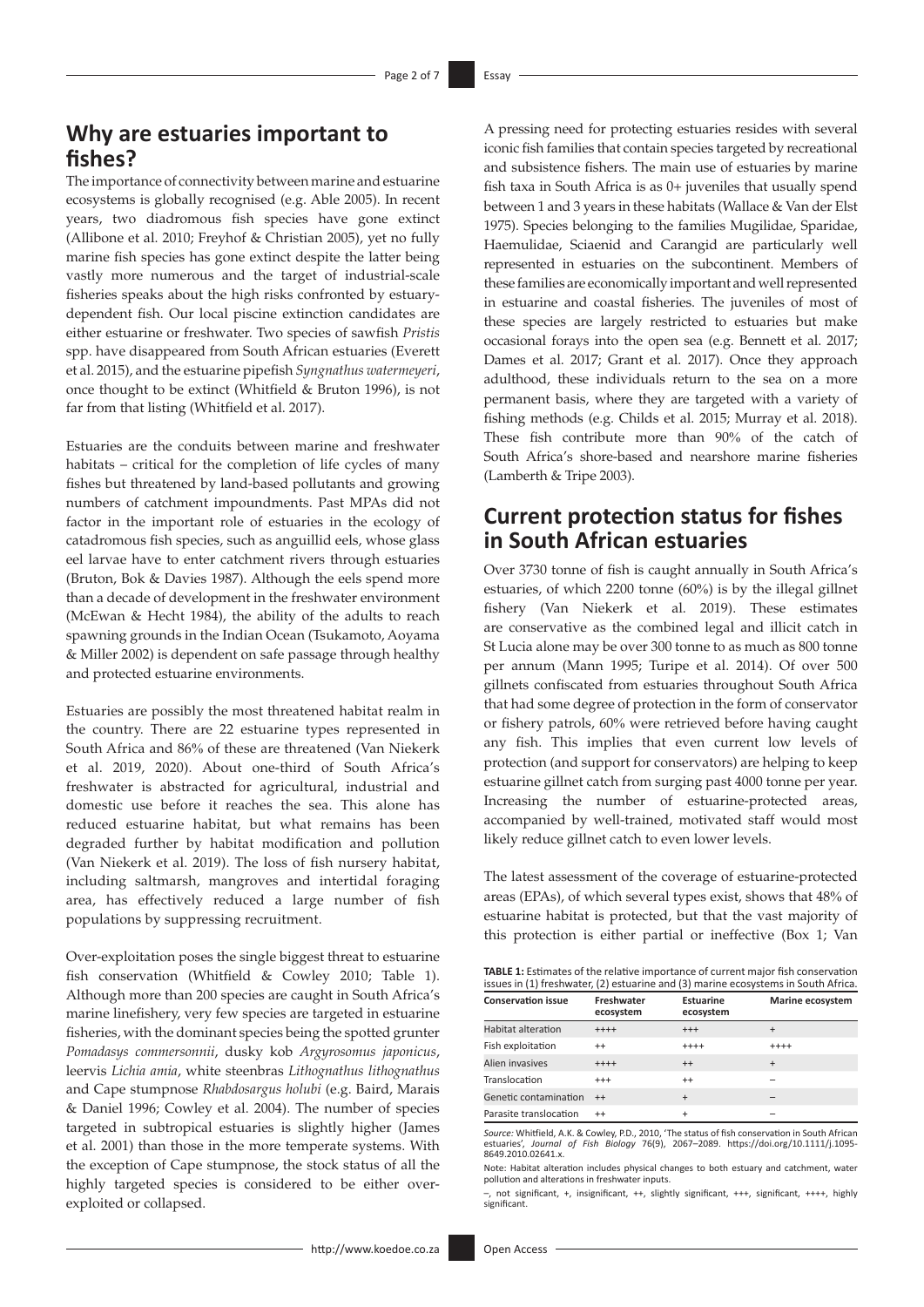Niekerk et al. 2019). Turipe, Wilson and Van Niekerk (2012) modelled that 133 South African estuaries, including those already protected, would be required to meet defined biodiversity targets, including protection of fish. Of these, 61 should be fully protected no-take estuaries, whereas

**BOX 1:** Steps required for recovery of over-exploited fish species in South African estuaries.

- Creation of a network of estuarine-protected areas (EPAs) for fishes, which will include 'no-take' areas.
- Fisheries regulations rigorously enforced by dedicated staff, especially the removal of all illegal gill nets from estuaries.
- Commercial and small-scale fishing restricted to line-fishing and traditional fishing methods at acceptable effort levels.
- Environmental legislation fully implemented by the relevant authorities. • Developing protocols for the prevention of pathogen transfer between estuaries by vessels and fishing gear.
- Implementation of the Environmental Water Reserve for estuaries by the Department of Water and Sanitation (DWS).
- Estuary Management Plans (EMPs) that include no-take zones are prioritised and implemented for all major estuaries.
- Improved fisher awareness and compliance with regulations, including greater adoption of catch and release fishing within all recreational sectors.

*Source*: Modified from Whitfield, A.K., Lamberth, S., Cowley, P. & Mann, B., 2019, 'Fisheries in South African estuaries – Are we on the right road?', *The Water Wheel* 18(6), 12–15.

72 require partial protection, including zoned no-take areas. This represents 46% of estuaries and 79% of estuarine area. Consequently, all EPAs should be explicit in the individual Estuary Management Plans required in terms of the *Integrated Coastal Management Act* (Act 24 of 2008).

Current estuarine ecosystem protection levels are low, both in terms of number of types and in area. Overall, 82% (19 out of 22 types) of South Africa's estuarine ecosystem types are under-protected. Of estuarine area, less than 2% is well protected, 24% moderately protected, 63% poorly protected and 11% not-protected (Van Niekerk et al. 2019). Seventytwo estuaries are in terrestrial protected areas and flow into MPAs, but few have any no-take status. Only 25 (8%) of estuaries have no-take zones, representing less than 1% of total estuarine area. This is because of most of these being very small systems that fall entirely within an MPA (e.g. Klipdriftsfontein in De Hoop) but make a minimal contribution to total estuarine fish biomass or productivity (these very small systems are excluded from Figure 1).



*Source:* Adapted from Whitfield, A.K., 2019, 'Fishes of Southern African estuaries: From species to systems', *Smithiana Monograph* No. 4, p. 495

**FIGURE 1:** Important South African functional estuaries (from a fish diversity and production perspective) that have a formally declared conservation status, even though fish stocks within these areas are often not protected from fishing activities. Very small protected estuaries and those larger systems that have only a minor portion of the water area conserved are not shown.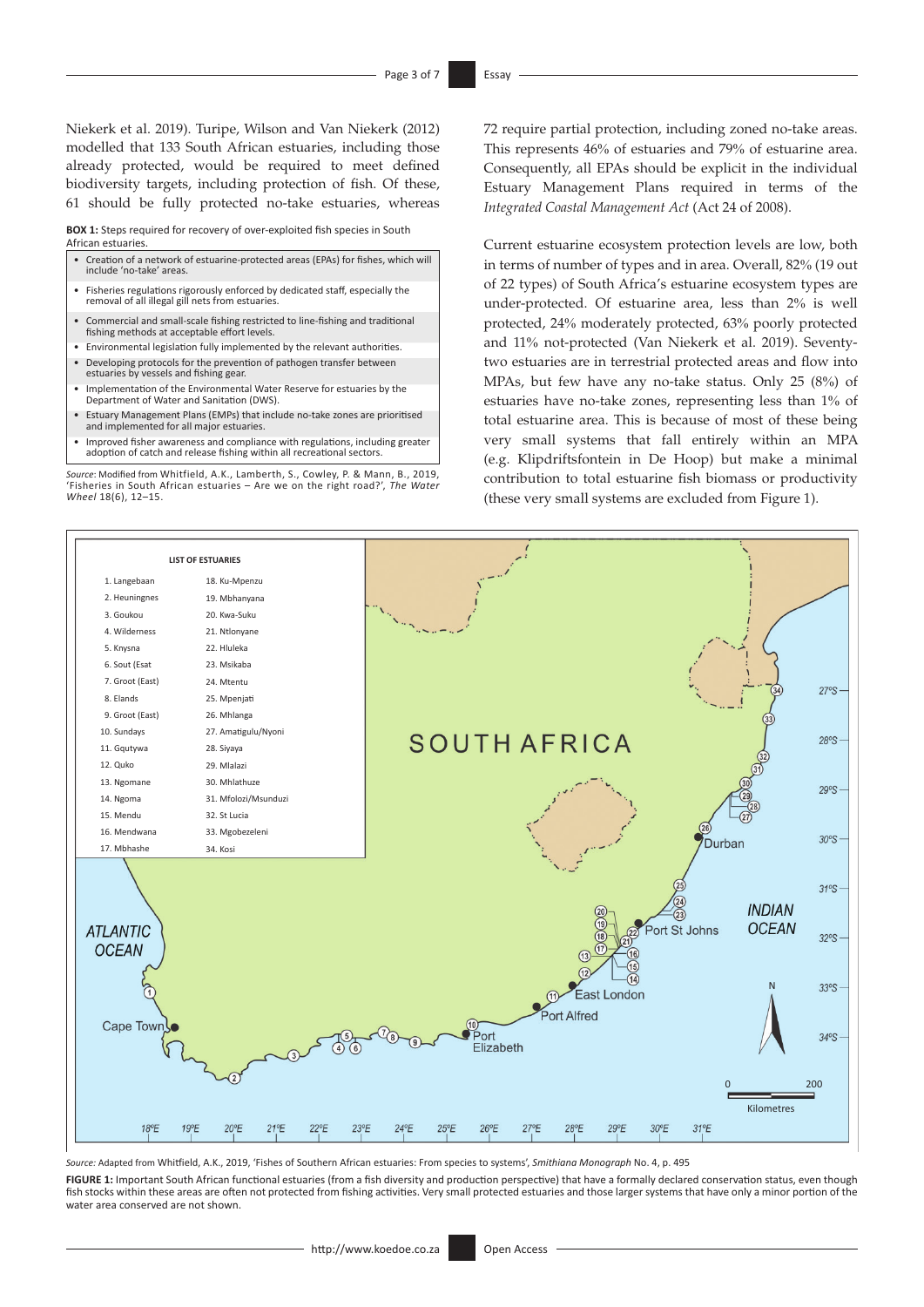The inclusion of estuaries within an MPA, or other types of protected areas, does not imply that fish are protected, as recreational and subsistence fishing in protected estuaries is usually permitted, for example, Mbhashe and Mbhanyana where angling effort is five times the national average. Many estuarine systems that have a national, provincial or municipal conservation status have management authorities that allow fishing, for example, Knysna and Goukamma. Langebaan is a Ramsar site and foundation of the West Coast National Park but supports a legal commercial gillnet fishery as well as commercial, small-scale and recreational line fishing. The combined catch exceeds 250 tonne per annum. Our concern is that the word 'protection' has been misapplied and that the two most common deficiencies in protected areas are the management of fishing and water quality (Van Niekerk et al. 2019).

Important estuaries (from a fish diversity and production perspective) currently situated in the footprint of conservation areas are concentrated in the eastern and south-eastern parts of the country (Figure 1). The largest and most important estuary in South Africa is the Lake St Lucia system, which covers almost 50% of the estuarine surface area in the country. Although forming a part of the World Heritage site and a Ramsar site of international importance, the fishes of the St Lucia system are not protected from fishing and illegal gill netting is common (Mann 1995, 2003). Furthermore, this system has been effectively closed to the sea since 2002, thus greatly reducing its nursery function for marine species (Vivier, Cyrus & Jerling 2010). Also part of the iSimangaliso Wetland Park is the large Kosi Estuarine Lake system that, in addition to recreational angling, permits the extensive use of modified traditional Thonga fish traps and is simultaneously plagued by illegal gill netting (Kyle 2013). Clearly, the conservation status of fishes within these key estuarine systems needs to be reviewed and elevated.

## **Fish species examples of why estuarine-protected areas are required**

Why are effective EPAs for fishes such an urgent requirement for the sustainability of fish stocks all along the South African coast? Just three examples should provide ample evidence to support EPA proclamations, not as addendums to MPAs, but as fully protected areas in their own right. The first species is the dusky kob *A. japonicus*, a member of the Sciaenidae family, which is the primary target of most recreational and subsistence fishers in the subtropical and warm temperate regions (Cowley, Childs & Bennett 2013; Crook & Mann 2002; Mann, James & Beckley 2002; Potts et al. 2005). Dusky kob is now estimated to have a spawner stock biomass below 3% of their pre-exploitation biomass (Winker et al. 2015). The South African dusky kob is now considered to be endemic to the subcontinent and is genetically distinct from *A. japonicus* in the rest of the Indo-Pacific region (Barnes et al. 2016). An additional threat is the reported hybridisation with the heavily depleted silver kob *Argyrosomus inodorus* (Mirimin et al. 2014).

The second example is the white steenbras *L. lithognathus* (Sparidae), which is targeted by fishers in warm- and coldtemperate regions. This large seabream had a spawner stock biomass < 6% of pristine levels in 1990 (Bennett 1993) and ongoing monitoring has suggested further declines since then (Mann et al. 2014, [http://dehoopfishmonitoring.uct.](http://dehoopfishmonitoring.uct.ac.za) [ac.za\)](http://dehoopfishmonitoring.uct.ac.za). The discovery of a handful of 0+ juveniles in the Cunene Estuary on the Angola-Namibia border attests to what is left of a large historical West Coast spawning population depleted to near extinction by eight decades of intensive beach-seine netting straddling the late 19th and early 20th centuries. White steenbras bones and otoliths are a dominant fish component of archaeological middens on the West Coast (Poggenpoel 1996). By inference, it took just a few decades to nearly extirpate a population that had been in existence for more than 100 000 years.

The third example relates to a tagging study by Padare et al. (2020) on spotted grunter *P. commersonnii* (330 mm – 650 mm fork length) in the Goukou Estuary (Western Cape). The results of this study further confirm the high site and estuarine fidelity by spotted grunter and the potential value of estuarine no-take area closures as a management option. The high site fidelity suggests that the closure of even a section of an estuary has the potential to reduce the vulnerability to capture of a portion of the locally resident population. The vulnerability of this species to fishing pressure within estuaries was highlighted by the loss of 43% of the tagged fish. Whilst this study revealed the potential benefit of no-take EPAs, the possible capture of several tagged fish within the no-take zone suggests that compliance is low and that law enforcement is inadequate at the Goukou Estuary.

## **Some reasons why existing law enforcement measures are not working**

Whilst in theory improved management of the above iconic species could be achieved by catch restrictions, or even a total moratorium on catches of these species, law enforcement, and hence compliance with fishing regulations, is very poor across the country (Bova et al. 2017). A recent detailed study conducted on the Sundays Estuary revealed that more than 90% of the targeting effort was levelled at only two species, dusky kob and spotted grunter (Cowley et al. 2013). A large portion of the dusky kob catch comprised fish with lengths below the minimum legal size limit (i.e. 60 cm total length). The high retention rate of undersized fish is a major cause for concern. Sixty-three per cent of dusky kob and all white steenbras catches were below the legal size limit of 60 cm, and 30% of spotted grunter were below the 40 cm size limit.

Size limits are a type of catch restriction that should become more effective as fishing pressure increases and reduces the average length of fish, but it still requires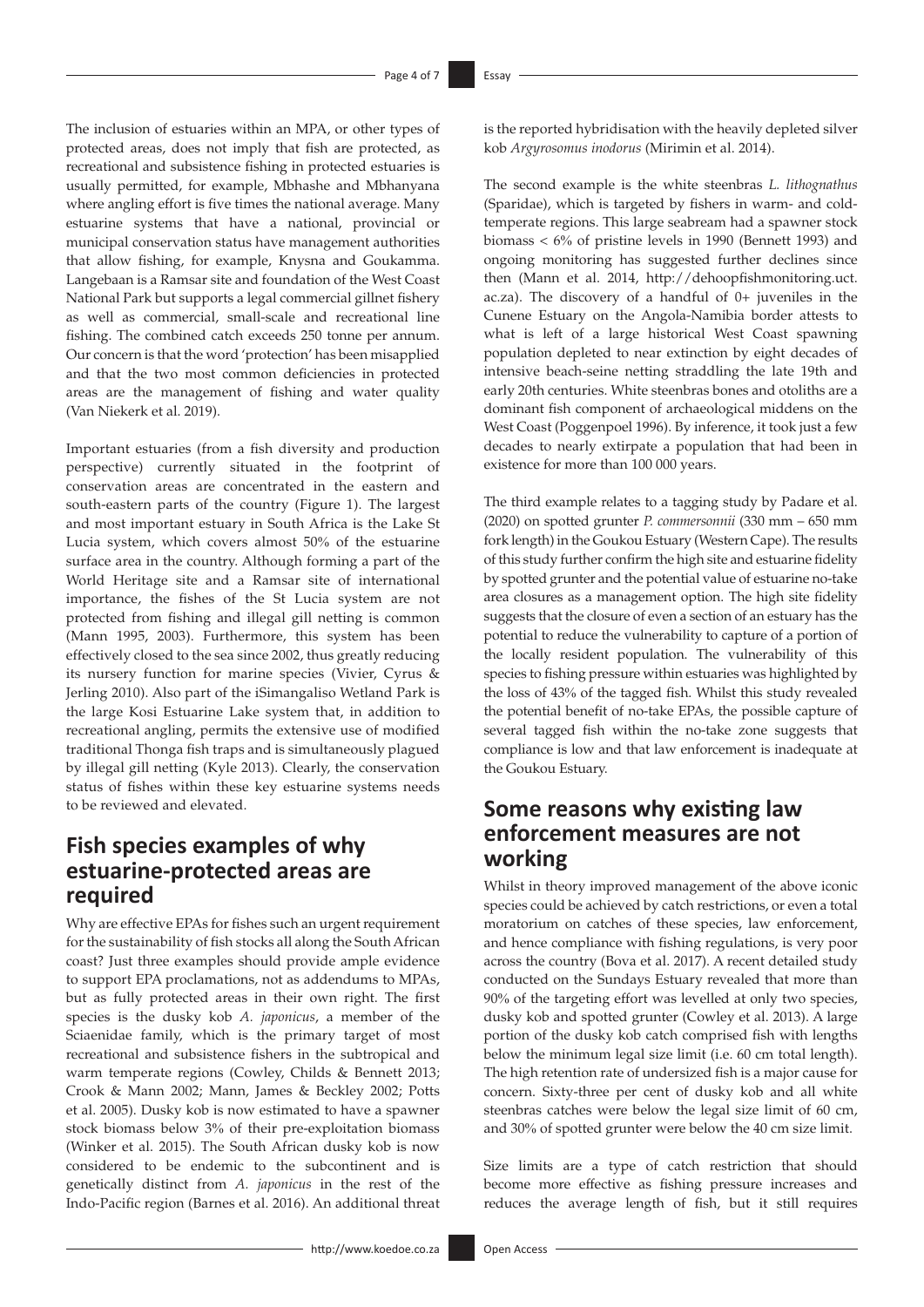effective enforcement. The other commonly applied catch restriction, namely, bag limits, is more problematic. This type of restriction becomes less effective as fishing pressure increases (Attwood & Bennett 1995), as the following evidence demonstrates. The daily bag limit (one fish per person per day) of legal-sized dusky kob in the Sundays Estuary was attained on only 2.6% of angler outings, whilst that for spotted grunter (five fish per person per day) was attained on only 0.1% of outings. No white steenbras larger than the legal size were captured (Cowley et al. 2013). The bag limits therefore have little practical value in these instances.

A detailed questionnaire survey revealed that most anglers were unaware of the fishing regulations pertaining to their targeted species and that only 71% of interviewees claimed to have a valid fishing permit (Cowley et al. 2013). The apparent lack of compliance can largely be ascribed to poor law enforcement. Most (59%) of the respondents had never had their catch inspected, whilst 11% had encountered a law enforcement officer on only one previous outing. It is our opinion that EPAs (in which some or all of the estuary is protected from fishing) would offer far greater protection to estuarine fishery species, as long as their formal declaration includes dedicated management (conservation staff and budgets), as has been accorded to other protected areas.

Not surprisingly, both dusky kob and white steenbras are now listed as critically endangered on the International Union for Conservation of Nature Red List (Fennessy 2020; Mann et al. 2014). Similarly, many estuary-associated marine fish species are on the World Wildlife Fund Southern African Sustainable Seas Initiative Red List for the restaurant or retail trade as these may not be commercially sold or bought in South Africa. These include leervis, tenpounder, kingfish species, spotted grunter, two stumpnose species, estuarine bream and mangrove snapper.

## **Conclusion**

The current political and economic environment makes it difficult to restrict fishing activities in any estuaries that are currently open to this activity. Indeed, the trend in recent years has been to open up parts of MPAs to fishing that were previously closed to angling (Lombard et al. 2020). However, by having complete protection for vulnerable and overexploited fish species in certain estuaries, the potential benefits of increased catches for both subsistence and recreational anglers along the entire South African coastline could be substantial. If such protection is not offered to these species, then the downward spiral in fish catches will continue, to the ultimate detriment of both the people who currently use these protein resources for food security and those who are part of the economically important recreational fishing industry. Indeed, the long-term survival of certain endemic species in estuaries on the subcontinent could well be threatened if these fish populations drop below critical levels, and the possibility then arises that recovery of the stocks becomes increasingly unlikely.

In conclusion, we recognise that the advantage of combining well-managed MPAs and EPAs is the complete protection of at least some vulnerable fish species in a particular area

during all stages of their life cycle. Examples of this are the Stilbaai MPA and Greater Addo NP, which include no-take estuarine areas, and substantial parts of the adjacent coast. Protected areas of this type, and community-based conservancies or stewardship initiatives, will greatly assist in achieving the recovery of over-exploited estuarine fish stocks and support the survival of critically endangered species, such as the estuarine pipefish. However, we also see a need to protect catchment connectivity, estuarine habitat and vegetation, which are all vital for young catadromous fish stages and the return migration of adult eels to the sea. To accomplish this, it will be necessary to declare additional EPAs and to substantially improve the management of existing EPAs to ensure that we have adequate protection of our essential fish nursery habitats.

## **Acknowledgements**

The authors thank their respective research organisations for financial, laboratory and logistical support to conduct fish research in South African estuaries.

### **Competing interests**

The authors declare that they have no financial or personal relationships that may have inappropriately influenced them in writing this article.

### **Authors' contributions**

This article was initiated by A.K.W. and all authors made contributions to the writing of the review.

### **Ethical consideration**

This article followed all ethical standards for a research without direct contact with human or animal subjects.

#### **Funding information**

This research received no specific grant from any funding agency in the public, commercial or not-for-profit sectors.

#### **Data availability statement**

Data sharing is not applicable to this article as no new data were created or analysed in this study.

#### **Disclaimer**

The views and opinions expressed in this article are those of the authors and do not necessarily reflect the official policy or position of any affiliated agency of the authors.

## **References**

Able, K.W., 2005, 'A re-examination of fish estuarine dependence: Evidence for connectivity between estuarine and ocean habitats', *Estuarine and Coastal Shelf Science* 64(1), 5–17.<https://doi.org/10.1016/j.ecss.2005.02.002>

Allibone, R., David, B., Hitchmough, R., Jellyman, D., Ling, N., Ravenscroft, P. & Waters, J., 2010, 'Conservation status of New Zealand freshwater fish, 2009',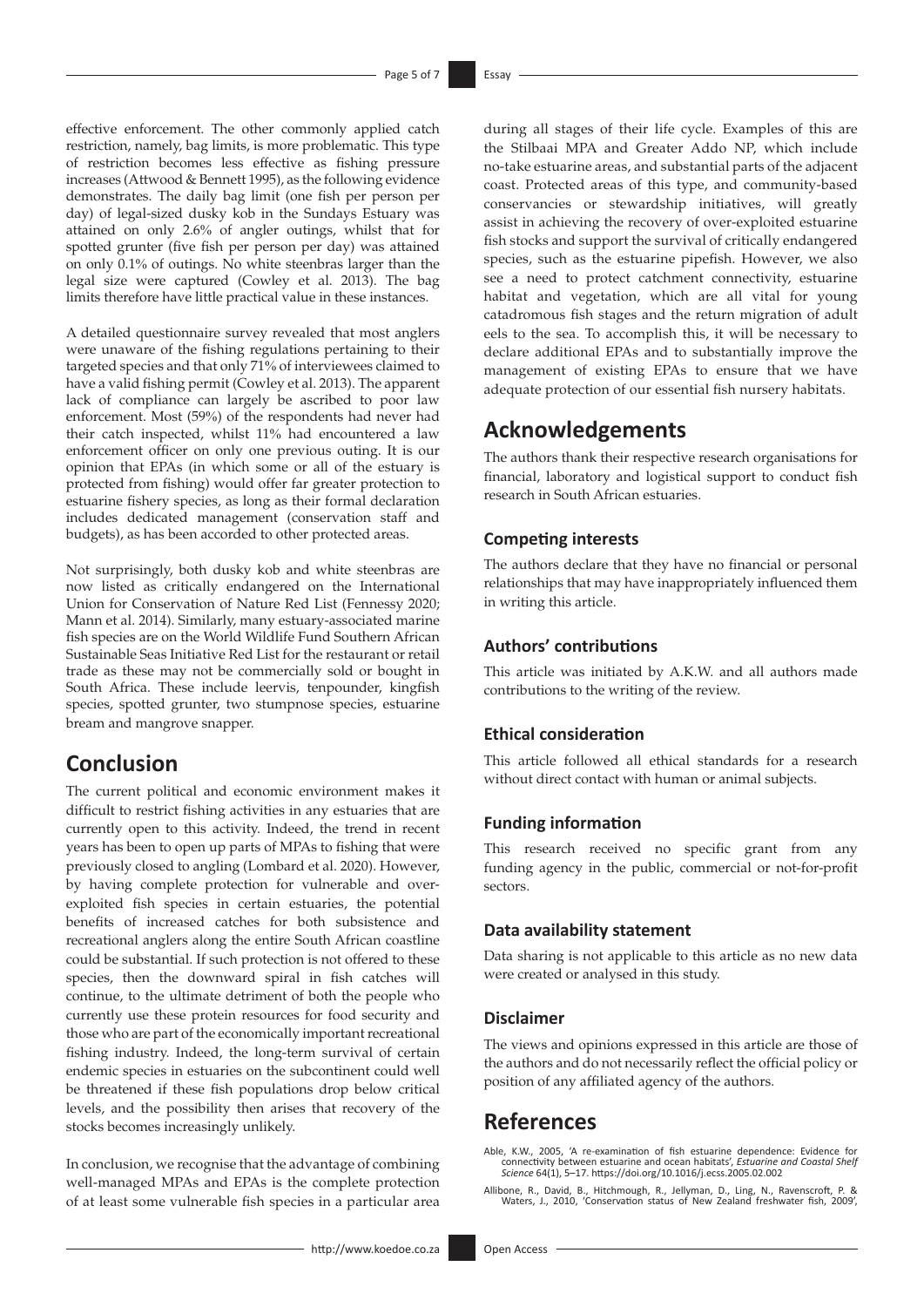*New Zealand Journal of Marine and Freshwater Research* 44(4), 271–287. [https://](https://doi.org/10.1080/00288330.2010.514346) [doi.org/10.1080/00288330.2010.514346](https://doi.org/10.1080/00288330.2010.514346)

- Attwood, C.G. & Bennett, B.A., 1995, 'A procedure for setting daily bag limits on the recreational shore-fishery of the south-western Cape, South Africa', *South African Journal of Marine Science* 15(1), 241–252. [https://doi.org/10.2989/0257761](https://doi.org/10.2989/025776195784156377) [95784156377](https://doi.org/10.2989/025776195784156377)
- Attwood, C.G., Cowley, P.D., Kerwath, S.E., Naesje, T.F., Okland, F. & Thorstad, E.B.,<br>2007, First tracking of white stumpnose *Rhabdosargus globiceps* (Sparidae) in a<br>South African marine protected area', African Journal
- Attwood, C.G., Harris, J.M. & Williams, A.J., 1997b, 'International experience of marine protected areas and their relevance to South Africa', *South African Journal of Marine Science* 18(1), 311–332.<https://doi.org/10.2989/025776197784161162>
- Attwood, C.G., Mann, B.Q., Beaumont J. & Harris, J.M., 1997a, 'Review of the state of marine protected areas in South Africa', *South African Journal of Marine Science* 18(1), 341–367.<https://doi.org/10.2989/025776197784160910>
- Baird, D., Marais, J.F.K. & Daniel, C., 1996, 'Exploitation and conservation of angling fish in two South African estuaries', *Aquatic Conservation: Marine and Freshwater Ecosystems* 6(4), 319–330. [https://doi.org/10.1002/\(SICI\)1099-0755\(199612\)](https://doi.org/10.1002/(SICI)1099-0755(199612)6:4%3C319::AID-AQC201%3E3.0.CO;2-H) 6:4%[3C319::AID-AQC201](https://doi.org/10.1002/(SICI)1099-0755(199612)6:4%3C319::AID-AQC201%3E3.0.CO;2-H)%3E3.0.CO;2-H
- Barnes, T.C., Junge, C., Myers, S.A., Taylor, M.D., Rogers, P.J., Ferguson, G.J. et al., 2016, 'Population structure in a wide-ranging coastal teleost (*A. japonicus*, Sciaenidae) reflects marine biogeography across southern Australia', *Marine and Freshwater Research* 67(8), 1103–1113.<https://doi.org/10.1071/MF15044>
- Bennett, B.A., 1993, 'The fishery for white steenbras *Lithognathus lithognathus* off the Cape coast, South Africa, with some considerations for its management', *South African Journal of Marine Science* 13(1), 1–14. [https://doi.org/](https://doi.org/10.2989/025776193784287185) [10.2989/025776193784287185](https://doi.org/10.2989/025776193784287185)
- Bennett, R.H., Cowley, P.D., Childs, A.-R., Attwood, C.G., Swart, L. & Næsje, T.F., 2017, 'Movement patterns of an endangered fishery species *Lithognathus lithognathus* (Sparidae) and the role of no-take marine protected areas as a management tool', *African Journal of Marine Science* 39(4), 475–489. [https://doi.org/10.2989/18142](https://doi.org/10.2989/1814232X.2017.1404493) [32X.2017.1404493](https://doi.org/10.2989/1814232X.2017.1404493)
- Bova, C.S., Halse, S.J., Aswani, S. & Potts, W.M., 2017, 'Assessing a social norms approach for improving recreational fisheries compliance', Fisheries Management and Ecology 24(2), 117–125. https://doi.org/10.1111/fme.122
- Buxton, C.D., 1993, 'Life-history changes in exploited reef fishes on the east coast of South Africa', *Environmental Biology of Fishes* 36(1), 47–63. [https://doi.](https://doi.org/10.1007/BF00005979) [org/10.1007/BF00005979](https://doi.org/10.1007/BF00005979)
- Bruton, M.N., Bok, A.H. & Davies, M.T.T., 1987, 'Life history styles of diadromous fishes in inland waters of Southern Africa', *American Fisheries Society Symposium* 1,  $104 - 121$
- Childs, A.-R., Cowley, P.D., Næsje, T.F. & Bennett, R.H., 2015, 'Habitat connectivity and intra-population structure of an estuary-dependent fishery species', *Marine Ecology Progress Series* 537, 233–245.<https://doi.org/10.3354/meps11456>
- Cowley, P.D., Childs, A.-R. & Bennett, R.H., 2013, 'The trouble with estuarine fisheries in temperate South Africa, illustrated by a case study on the Sundays Estuary', *African Journal of Marine Science* 35(1), 117–128. [https://doi.org/10.2989/18142](https://doi.org/10.2989/1814232X.2013.789079) [32X.2013.789079](https://doi.org/10.2989/1814232X.2013.789079)
- Cowley, P.D., Wood, A.D., Corroyer, B., Nsubuya, Y. & Chalmers, R., 2004, 'A survey of fishery resource utilization on four Eastern Cape estuaries (Great Fish, West<br>Kleinemond, East Kleinemond and Kowie)', in *Protocols Contributing to the*<br>Management of Estuaries in South Africa, with a Particular Emphasis Water Research Commission, Pretoria.
- Crook, B.J.S. & Mann, B.Q., 2002, 'A critique of and recommendations for a subsistence fishery, Lake St Lucia, South Africa', *Biodiversity and Conservation* 11(7), 1223–1235. <https://doi.org/10.1023/A:1016074802295>
- Dames, M.H., Cowley, P.D., Childs, A.-R., Bennett, R.H., Thorstad, E.B. & Næsje, T.F., 2017, 'Estuarine and coastal connectivity of an estuarine-dependent fishery species, *Pomadasy commersonnii* (Haemulidae)', *African Jo*
- Da Silva, C., Kerwath, S.E., Attwood, C.G., Thorstad, E.B., Cowley, P.D., Okland, F., Wilke, C.G. & Naesje, T.F., 2013, 'Quantifying the degree of protection afforded by a no-take marine reserve on an exploited shark', Afr
- Everett, B.I., Cliff, G., Dudley, S.F.J., Wintner, S.P. & Van der Elst, R.P., 2015, 'Do sawfish *Pristis* spp. represent South Africa's first local extirpation of marine elasmobranchs in the modern era?', *African Journal of Marine Science* 37(2), 275–284. [https://](https://doi.org/10.2989/1814232X.2015.1027269) [doi.org/10.2989/1814232X.2015.1027269](https://doi.org/10.2989/1814232X.2015.1027269)
- Fennessy, S., 2020, *Argyrosomus japonicas*, 'The IUCN Red List of Threatened Species 2020', e.T49145403A49234015. [https://doi.org/10.2305/IUCN.UK.2020-1.](https://doi.org/10.2305/IUCN.UK.2020-1.RLTS.T49145403A49234015.en) [RLTS.T49145403A49234015.en](https://doi.org/10.2305/IUCN.UK.2020-1.RLTS.T49145403A49234015.en)
- Freyhof, J. & Christian, S., 2005, 'The houting Coregonus oxyrinchus (L.)<br>Salmoniformes: Coregonidae), a globally extinct species from the North Sea<br>basin', Journal of Fish Biology 67(3), 713–729. https://doi.org/10.1111/j [1112.2005.00771.x](https://doi.org/10.1111/j.0022-1112.2005.00771.x)
- Grant, G.N., Cowley, P.D., Bennett, R.H., Murray, T.S. & Whitfield, A.K., 2017, 'Space<br>use by *Rhabdosargus holubi* in a southern African estuary, with emphasis on fish<br>movements and ecosystem connectivity', African Journa 135–143. <https://doi.org/10.2989/1814232X.2017.1327887>
- Hedger, R.D., Naesje, T.F., Cowley, P.D., Thorstad, E.B., Attwood, C.G., Okland, F. et al.,<br>2010, 'Residency and migratory behaviour by adult *Pomatomus saltatrix* in a<br>South African coastal embayment', *Estuarine, Coastal*
- James, N.C., Beckley, L.E., Mann, B.Q. & Kyle, R., 2001, 'The recreational fishery in the Kosi estuarine lake system, South Africa', *African Zoology* 36(2), 217–228. [https://](https://doi.org/10.1080/15627020.2001.11657140) [doi.org/10.1080/15627020.2001.11657140](https://doi.org/10.1080/15627020.2001.11657140)
- Kerwath, S.E., Winker, H., Gotz, A. & Attwood, C.G., 2013, 'Marine protected area improves yield without disadvantaging fishers', *Nature Communications* 4(2347), 1–6.<https://doi.org/10.1038/ncomms3347>
- Kyle, R., 2013, 'Thirty years of monitoring traditional fish trap catches at Kosi<br>Bay, KwaZulu-Natal, South Africa, and management implications', African<br>Journal of Marine Science 35(1), 67–78. https://doi.org/10.2989/1814 [2X.2013.769905](https://doi.org/10.2989/1814232X.2013.769905)
- Lamberth, S.J. & Turpie, J.K., 2003, 'The role of estuaries in South African fisheries:<br>Economic importance and management implications', South African Journal of<br>Marine Science 25(1), 131–157. https://doi.org/10.2989/1814
- Lombard, A.T., Durbach, I., Harris, J.M., Mann-Lang, J.B., Mann, B.Q., Branch, G.M.<br>et al., 2020, 'South Africa's Tsitsikamma Marine Protected Area Winners and<br>losers', in J. Humphreys & R.W.E. Clark (eds.), Marine prote
- Maggs, J.Q., Mann, B.Q. & Cowley, P.D., 2013, 'Contribution of a large no-take zone<br>to the management of vulnerable reef fishes in the south-west Indian<br>Ocean', Fisheries Research 144, 38–47. https://doi.org/10.1016/j.fish [10.003](https://doi.org/10.1016/j.fishres.2012.10.003)
- Mann, B.Q., 1995, 'Quantification of illicit fish harvesting in the Lake St Lucia Game Reserve, South Africa', *Biological Conservation* 74(2), 107–113. [https://doi.](https://doi.org/10.1016/0006-3207(95)00019-Z) [org/10.1016/0006-3207\(95\)00019-Z](https://doi.org/10.1016/0006-3207(95)00019-Z)
- Mann, B.Q., 2003, 'The St Lucia subsistence gillnet fishery', in M. Hauck & M. Sowman (eds.), *Waves of change: Coastal and fisheries co-management in Southern Africa*, pp. 99–122. UCT Press, Cape Town.
- Mann, B.Q., Buxton, C.D., Pollard, D., Carpenter, K.E. & Iwatsuki, Y., 2014, '*Lithognathus lithognathus.* The IUCN Red List of Threatened Species 2014', e.T12137A505458.<br><https://doi.org/10.2305/IUCN.UK.2014-3.RLTS.T12137A505458.en>
- Mann, B.Q., James, N.C. & Beckley, L.E., 2002, 'An assessment of the recreational fishery in the St Lucia estuarine system, KwaZulu-Natal, South Africa', *South African Journal of Marine Science* 24(1), 263–279. [https://doi.org/10.2989/](https://doi.org/10.2989/025776102784528330) [025776102784528330](https://doi.org/10.2989/025776102784528330)
- Mann, B.Q., Winker, H., Maggs, J.Q. & Porter, S., 2016, 'Monitoring the recovery of a previously exploited surf-zone fish community in the St Lucia Marine Reserve using a no-take sanctuary area as a benchmark', *African Journal of Marine Science* 38(3), 423–441.<https://doi.org/10.2989/1814232X.2016.1224779>
- McEwan, A. & Hecht, T., 1984, 'Age and growth of the longfin eel *Anguilla mossambica* Peters, 1852 (Pisces, Anguillidae) in Transkei rivers', *African Zoology* 19(4), 280–285.<https://doi.org/10.1080/02541858.1984.11447894>
- Mirimin, L., Kerwath, S.E., Macey, B.M., Bester-van der Merwe, A.E., Lamberth, S.J.,<br>Bloomer, P. et al., 2014, 'Identification of naturally occurring hybrids between two<br>overexploited sciaenid species along the South Afric *and Evolution* 76, 30–33.<https://doi.org/10.1016/j.ympev.2014.02.010>
- Murray, T., Cowley, P., Bennett, R. & Childs A.-R., 2018, 'Fish on the move: Connectivity of an estuary-dependent fishery species evaluated using a large-scale acoustic telemetry array', *Canadian Journal of Fisheries and Aquatic Sciences* 75(11), 2038–2052.<https://doi.org/10.1139/cjfas-2017-0361>
- Padare, G., Cowley, P.D., Vumazonke, L.U., Murray, T.S., du Plessis, J. & Lamberth, S.J., 2020. 'Can partial estuarine area protection reduce the vulnerability to capture of spotted grunter *Pomadasys commersonnii?'*, in T.S. Murray, M.I. Duncan, A.C. Winkler, A.-R. Childs, B.Q. Mann & W.M. Potts (eds.), *Linef*
- Poggenpoel, C.A., 1996. 'The exploitation of fish during the Holocene in the south-western Cape, South Africa', MA thesis, University of Cape Town, Rondebosch.
- Potts, W.M., Cowley, P.D., Corroyer, B. & Næsje, T.F., 2005, 'Trends in fishery resource utilisation on the Great Fish Estuary', *NINA Report* 50, 34.
- Turpie, J.K., Feigenbaum, T., Hayman, M., Hutchings, K., Cousins, T., Chipeya, T. et al., 2014, 'Analysis of alternatives to determine the most feasible solution to the hydrological issues of the Lake St Lucia estuarine system, Volume IV: Socioeconomic assessment', Report prepared by Anchor Environmental Consultants for iSimangaliso Wetland Park Authority, KwaZulu-Natal.
- Turpie, J.K., Wilson, G. & Van Niekerk, L., 2012, 'National biodiversity assessment 2011: National estuary biodiversity plan for South Africa', Anchor Environmental<br>Consultants Report No AEC2012/01, Report produced for the Council for Scientific<br>and Industrial Research and the South African National Biodi Cape Town.
- Tsukamoto, K., Aoyama, J. & Miller, M.J., 2002, 'Migration, speciation, and the evolution of diadromy in anguillid eels', *Canadian Journal of Fisheries and Aquatic Science* 59(12), 1989–1998. <https://doi.org/10.1139/f02-165>
- Van Niekerk, L., Adams, J.B., James, N.C., Lamberth, S.J., Mackay, C.F., Turpie, J.K. et al., 2020, 'An Estuary Ecosystem Classification that encompasses biogeography, estuary size and types in support of estuarine protection, conservation and management', *African Journal of Aquatic Science* 45(1–2), 199–216. [https://doi.](https://doi.org/10.2989/16085914.2019.1685934) [org/10.2989/16085914.2019.1685934](https://doi.org/10.2989/16085914.2019.1685934)
- Van Niekerk, L., Adams, J.B., Lamberth, S.J., MacKay, C.F., Taljaard, S., Turpie, J.K. et al. (eds.), 2019, 'South African national biodiversity assessment 2018: Technical report. Volume 3: Estuarine realm', Report No. SANBI/NAT/NBA2018/2019/ Vol3/A, South African National Biodiversity Institute, Pretoria.
- Vivier, L., Cyrus, D.P. & Jerling, H.L., 2010, 'Fish community structure of the St Lucia<br>estuarine system under prolonged drought conditions and its potential for<br>recovery after mouth breaching', Estuarine, Coastal and She